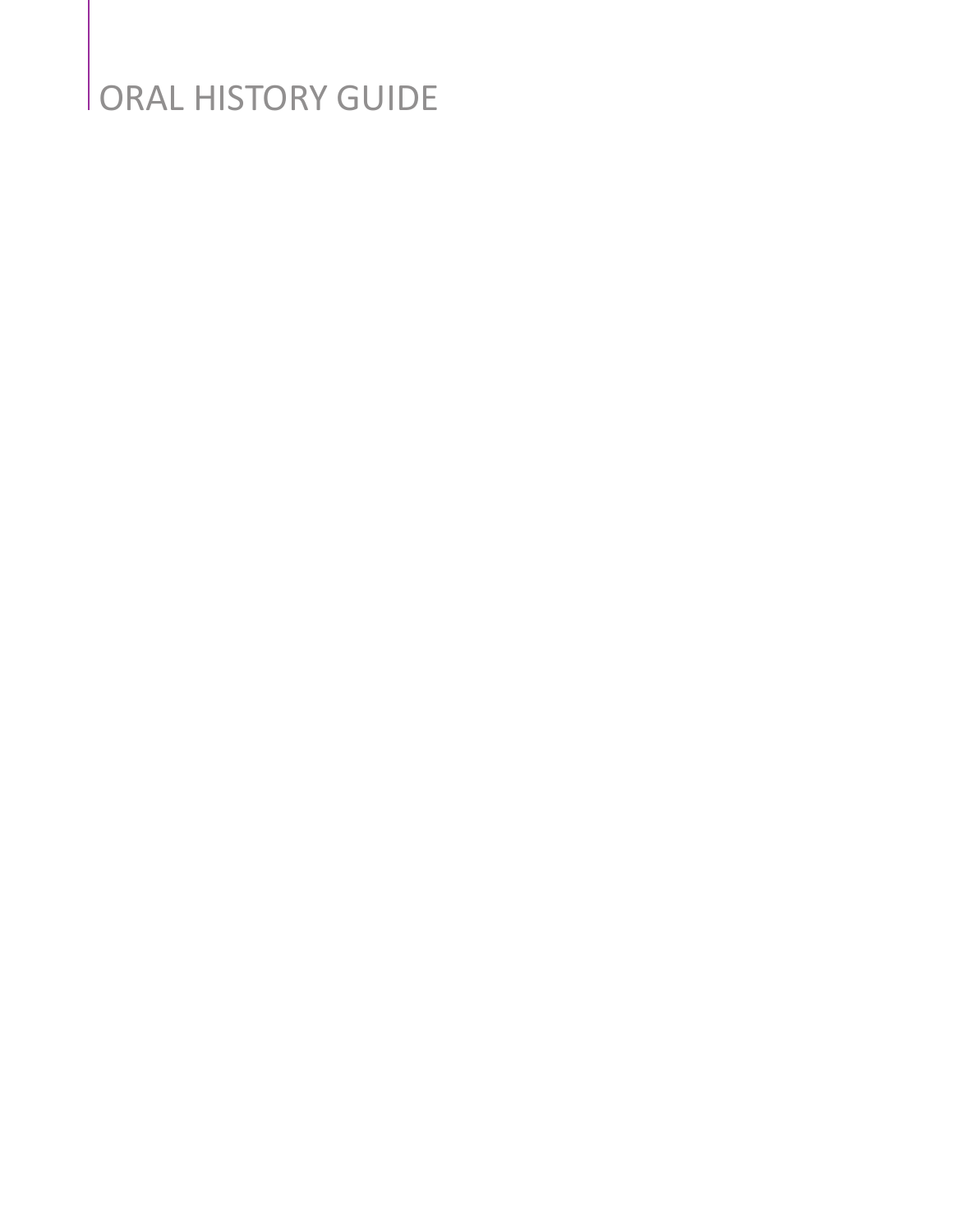## Table of Contents

| <b>Table of Contents</b>                                                                                                                   | $\overline{2}$ |
|--------------------------------------------------------------------------------------------------------------------------------------------|----------------|
| Introduction                                                                                                                               | 3              |
| <b>BEGINNING WITH THE END IN MIND</b>                                                                                                      | 3              |
| <b>Memoirs</b>                                                                                                                             | 4              |
| <b>STEP ONE: Equipment and Setting</b><br><b>EQUIPMENT</b><br><b>SETTING</b>                                                               | 4<br>4<br>5    |
| STEP TWO: The pre-interview<br>Ten General Questions to ask in a pre-interview<br>Four criteria to help you decide which stories to record | 5<br>6<br>6    |
| STEP THREE: Questions: The art of the Interviewer                                                                                          | $\overline{7}$ |
| STEP FOUR: Best practices for conducting an interview                                                                                      | 7              |
| STEP FIVE: Producing, preserving and presenting the interview                                                                              | 8              |
| STEP ONE: Who, what, where<br>Qualities of a good oral history interviewee                                                                 | 8<br>9         |
| STEP TWO: The pre-interview<br>The pre-interview checklist                                                                                 | 9<br>9         |
| <b>Structured Oral History Interview</b>                                                                                                   | 9              |
| STEP THREE: Questions: The Art of the Interviewer<br><b>GENERAL ADVICE</b><br>Three Main Types of Interview Questions                      | 10<br>10<br>11 |
| <b>STEP FOUR: Equipment and Setting</b>                                                                                                    | 12             |
| STEP FIVE: Best Practices during the Interview                                                                                             | 13             |
| STEP SIX: Producing and archiving a structured oral history interview                                                                      | 14             |
| Appendix A: Consent Forms<br><b>CONSENT FORM 1</b><br><b>CONSENT FORM 2</b>                                                                | 15<br>15<br>16 |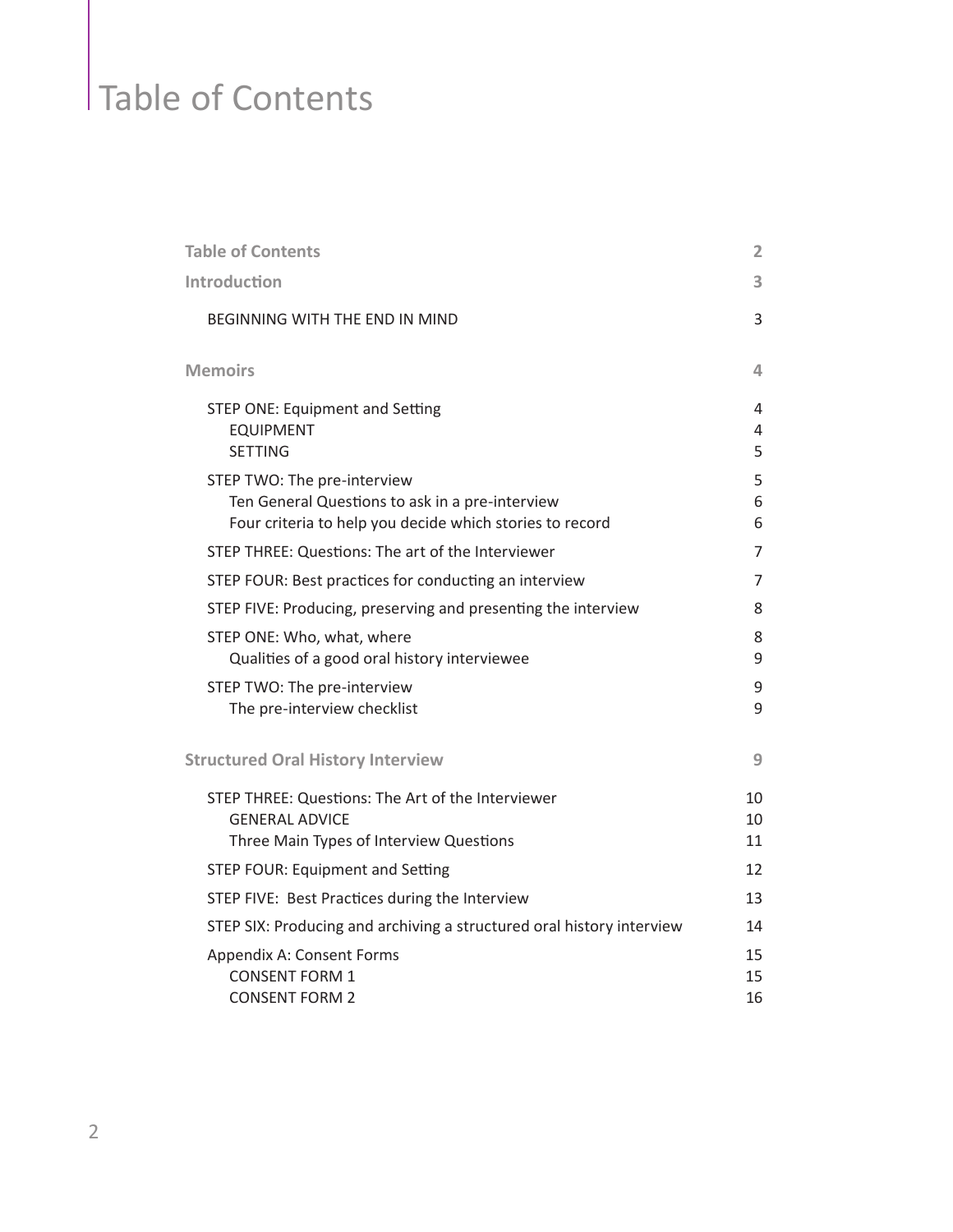# <span id="page-2-0"></span> $\blacksquare$

Oral history refers to the recording of information through interviews with people having firsthand knowledge of past events.

It might be said that we have an almost instinctive desire to pass on our knowledge to future generations and to receive the acquired wisdom of our elders. We have all had the experience of listening to someone tell an interesting story and thought, "Someone really should record this."

Today, thanks to modern technology, recording oral history has never been easier. There are, however, still decisions to make, standard practices to follow, and good interviewing techniques to be learned.

The following guide is designed to lead you through this process in a simple, informative way.

#### **BEGINNING WITH THE END IN MIND**

There are two main types of oral histories: the personal memoir and the [structured oral history interview.](#page-8-0) Personal [memoirs](#page-3-0) usually focus on an individual that one knows or that is one's relation. The goal of this type of history is to record the events of the individual's life as a kind of family record. The structured oral history interview, on the other hand, is designed to create a public record of historically relevant stories from an individual with the intention of archiving the interview or using it for research. Both types of oral history are valid, but each requires a somewhat different approach. Before beginning, therefore, decide what your goal is and who will eventually make use of the interview. The following questions may be of help.

- *1. Do any of the interviewee's stories have relevance to the community or to a larger audience; or are they something only family and friends would appreciate?*
- *2. Who in the future might be interested in these stories?*
- *3. Do any events in the interviewee's life shed light on a historical event?*
- *4. Are the interviewee's experiences more than mere personal anecdotes?*

If the interviewee's stories do not have relevance to the community or to some historical event, and if only family members and friends would likely be interested in the interview 10 or 15 years from now, then you should follow the steps in the guide under the heading [Memoirs.](#page-3-0)

If, however, you feel that at least some aspects of the interviewee's life are potentially valuable to a larger audience or to future historians, then proceed to the heading [Structured Oral History Interview](#page-8-0) to learn how to collect, record and preserve a structured oral history document.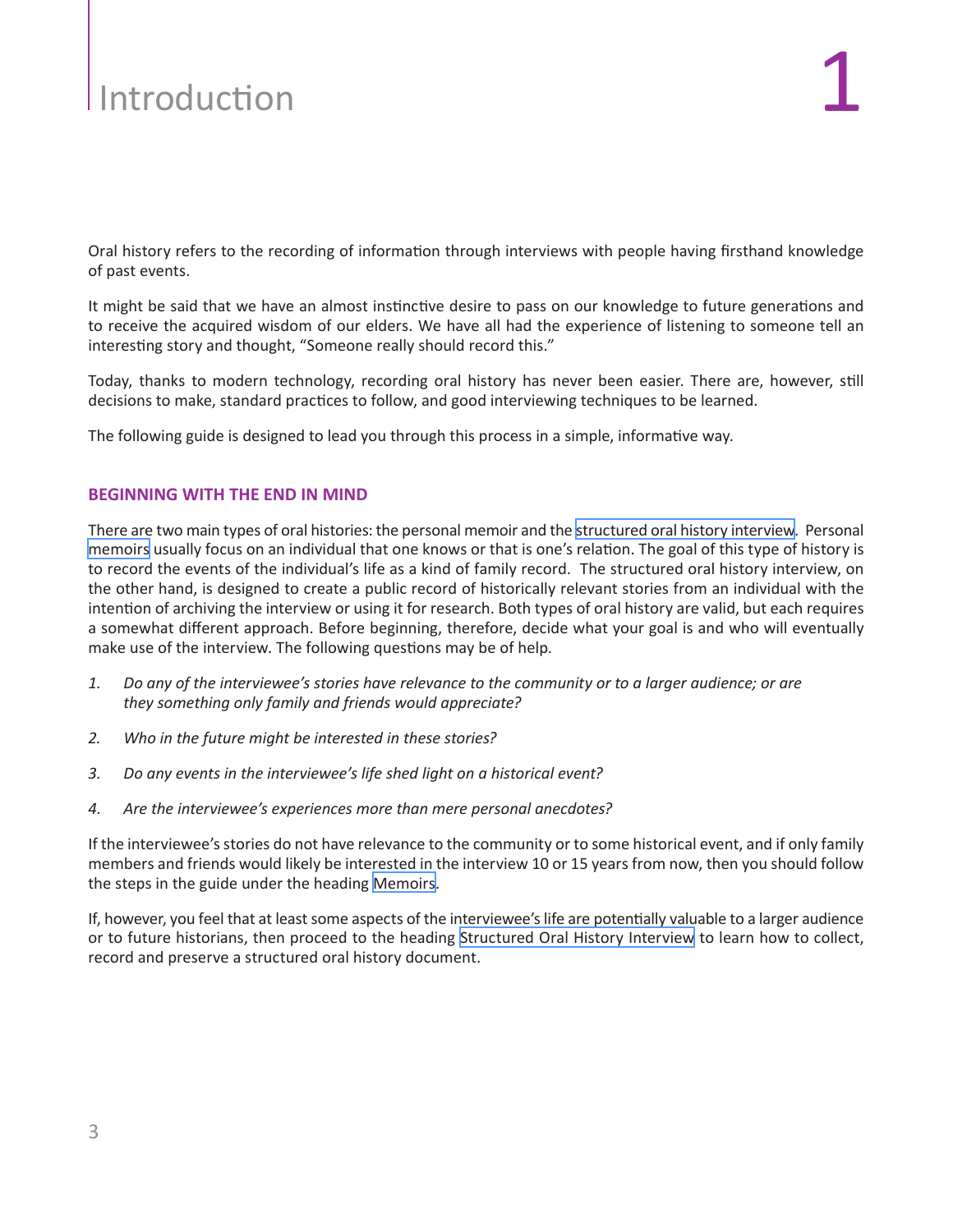#### <span id="page-3-0"></span>**STEP ONE: Equipment and Setting**

#### *EQUIPMENT*

Depending on your skill and resources, there are many choices of equipment. Among others, there are laptop computers with built in microphones, video camcorders, digital cameras with video functions, small tabletop cameras that can record up to two hours of audiovisual material, and digital audio recorders of varying sound quality. Recordings made with all of these can be edited on the average home computer using free sound-editing software. The following questions may help you to decide which equipment to use.

*1. Will you be working alone or with someone who will operate the equipment?* 

If you are working alone, keep it simple. The less time and attention you give to your equipment, the more time and attention you can devote to the interview itself. With or without an assistant, the key is to keep the equipment as unobtrusive as possible so that the interviewee will be able to relax and forget that the interview is being recorded.

#### *2. What are you most comfortable with and capable of operating?*

While it is best to choose the recording device you are most comfortable with, it is also essential that the person being interviewed agrees to the chosen medium. If, for example, you wish to record video but the interviewee is not comfortable with the presence of a camera, then you will probably have to limit yourself to audio. Respect and cooperation are the foundation of all oral history interviews.

*3. Will you be doing the editing, and if so, do you have the necessary software and knowledge?*

Some editing is always a good idea. For example, eliminating your interview questions can turn your interview into a narrative. However, if you want to do more, but do not have the necessary skills or the desire to learn them, then try to find someone who can help.

*4. Is your equipment digital?*

Make sure that your equipment is not outdated, such as a cassette tape recorder. Whatever you use must be digital. This will facilitate downloading and editing the interview on your computer, and copying it for family and friends. It will also mean that friends and family will be able to listen to your interview many years from now.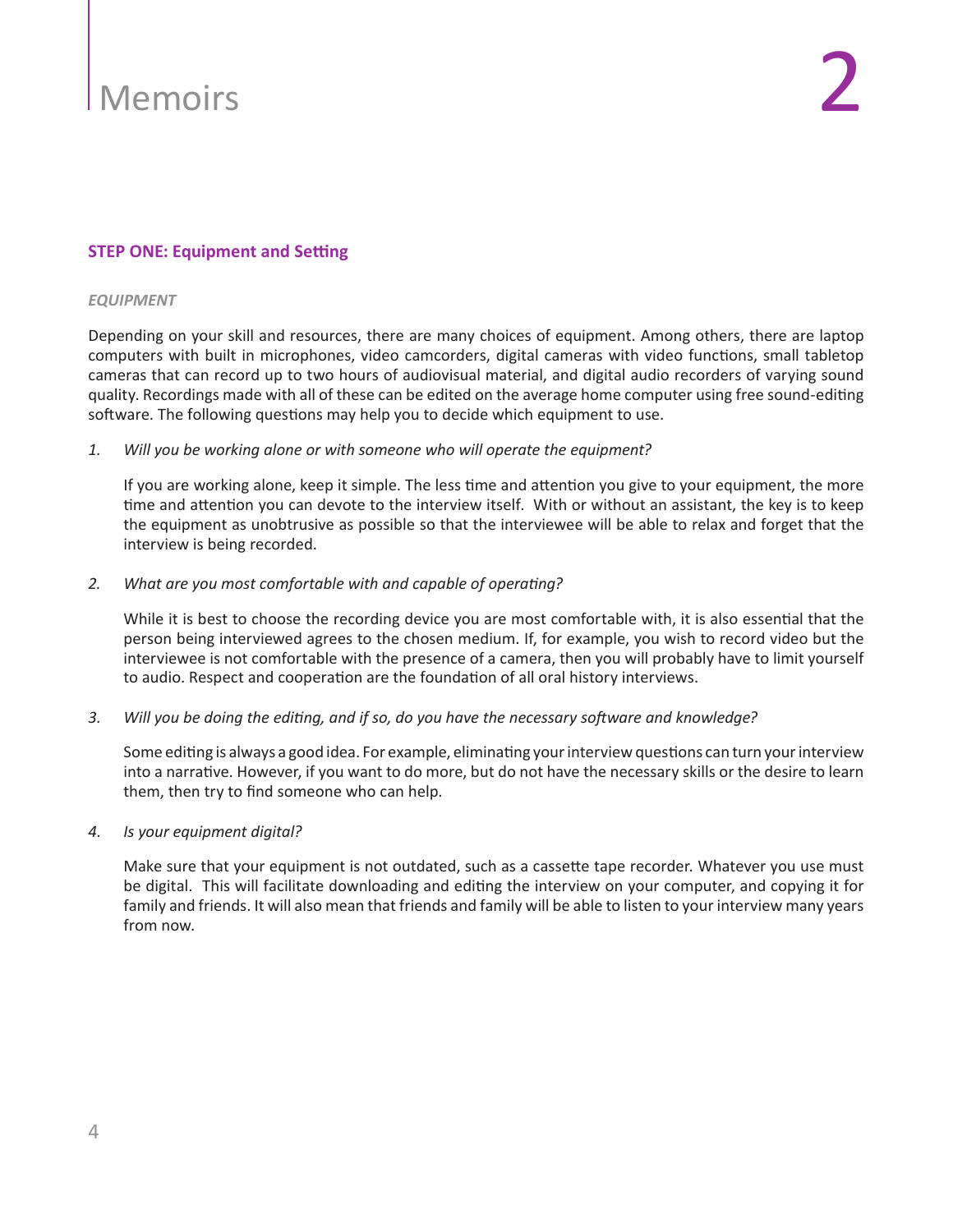#### <span id="page-4-0"></span>*SETTING*

#### *1. The room*

Find a room with as little extraneous noise as possible and eliminate mechanical sources of noise such as refrigerators, overhead fans and computers. These noises are hard to edit out later and often make it difficult to hear the person being interviewed, especially if you do not have a professional quality microphone. Minimize all unexpected noise, turn the ringer off telephones and turn cell phones off completely since even the noise from the vibration setting can be heard on a recording.

#### *2. Your position*

Both you and the recording device should be fairly close to the interviewee for the best sound. Sit beside and slightly in front of the camera so that the subject is simultaneously looking at you and the camera as the questions are answered.

#### *3. Sound and light check*

Do a sound and light check before beginning the interview. If you are using a video camera, make sure there is no window or door behind the person or you will create a silhouette effect. Bright, natural light is best. Focus the camera's viewfinder on the interviewee's upper torso, just above the elbows, and make sure that the interviewee is centred. Ask the interviewee a simple question and record it. Check to see that your recording device is capturing the subject's voice clearly.

#### *4. Memorabilia*

During an interview, memorabilia can act as a powerful memory trigger. If you plan to use some of the interviewee's memorabilia, identify the objects to be used and ask the interviewee to have them ready.

#### *5. Additional photos*

Even if you are only conducting an audio interview it is wise to take a photo of the person and any memorabilia you decide to use. These images can easily be incorporated into a small CD-sized booklet to accompany your audio interview.

*6. Practice*

Practice with your equipment. This will reduce stress the day of the interview.

#### **STEP TWO: The pre-interview**

You probably already know the person you want to interview but you must still meet with the individual to obtain his or her permission. Sometimes this is easy, but some individuals are shy, self-conscious, or doubt that their life experiences are interesting enough to record. Prepare to be a persuasive.

Stress the value that the interviewee's stories will have for future generations. Let the person know how much you personally enjoy listening to these stories. Sometimes it helps to have a second family member offer encouragement, but avoid pressuring the person.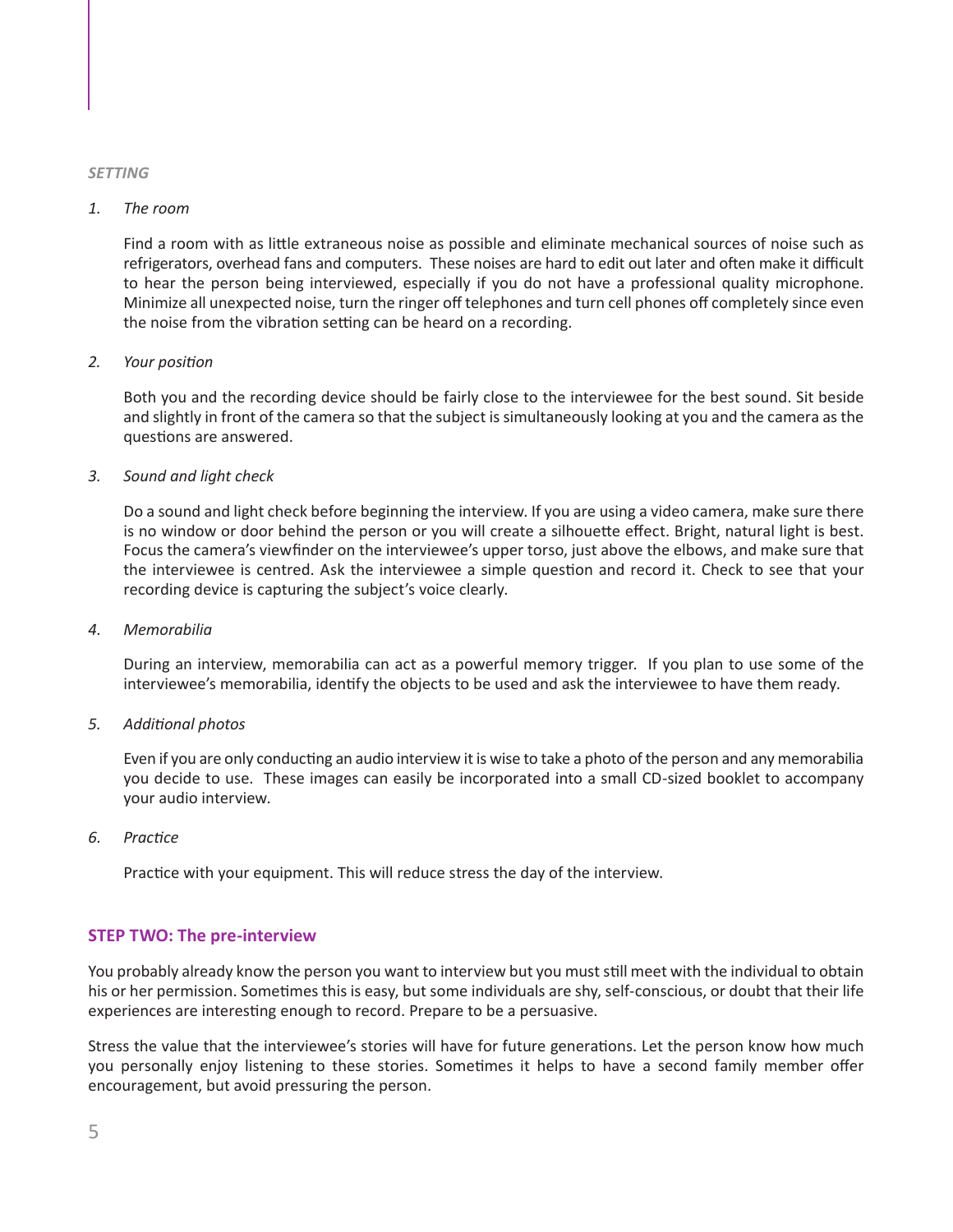<span id="page-5-0"></span>Many people refuse to be interviewed out of fear of the unknown, so provide the interviewee with as much information as possible about the process. It also helps to give the individual some sense of control over the project. This includes collaborating on who should (and perhaps should not) be allowed to see the interview and choosing a method of recording that you are both comfortable with. If the person is still unsure, give him or her time to think the idea over.

Once you have obtained the individual's permission, the next decision is whether to record a full life story or just several episodes from the person's life. A full life story may take several sessions to complete. And while it offers a more complete picture of the individual's life, it can become long. Recording just the most interesting stories means that you have to be selective.

If you are not sure what stories will be the most interesting, here are some questions that may help. Be sure to take notes or record the interviewee's answers during the [pre-interview](#page-4-0). This will help you to formulate better questions for the actual interview.

#### *Ten General Questions to ask in a pre-interview*

- *1. What was the most exciting experience of your life? The scariest?*
- *2. What experience(s) taught you the most about life, yourself, or other people?*
- *3. What experience(s) most defined or changed you as a person?*
- *4. What do you think has been unique or unusual about your life?*
- *5. What experience(s) did you have that you want future generations to know about?*
- *6. What experience(s) in your life would no longer be possible today?*
- *7. What are two or three memories that you most treasure?*
- *8. What are some of your favorite childhood memories?*
- 9. In what ways has society changed over your lifetime? Which of these changes have been for the better in *your opinion? For the worse?*
- *10. What is one piece of advice that you most want to pass on?*

Once you have this information, use the criteria below to help you decide which stories to record.

*Four criteria to help you decide which stories to record*

- *• Stories with clearly remembered details, such as how things smelled, tasted, sounded, or what people said.*
- Stories that the interviewee has told before, that are unique to the individual, or that the interviewee's  *family has enjoyed hearing many times.*
- *• Experiences that are out of the ordinary or that typify a way of life that no longer exists.*
- Stories that evoke strong emotions such as humor, sorrow, joy, anger, or fear, or that have a universal, *enduring quality.*

6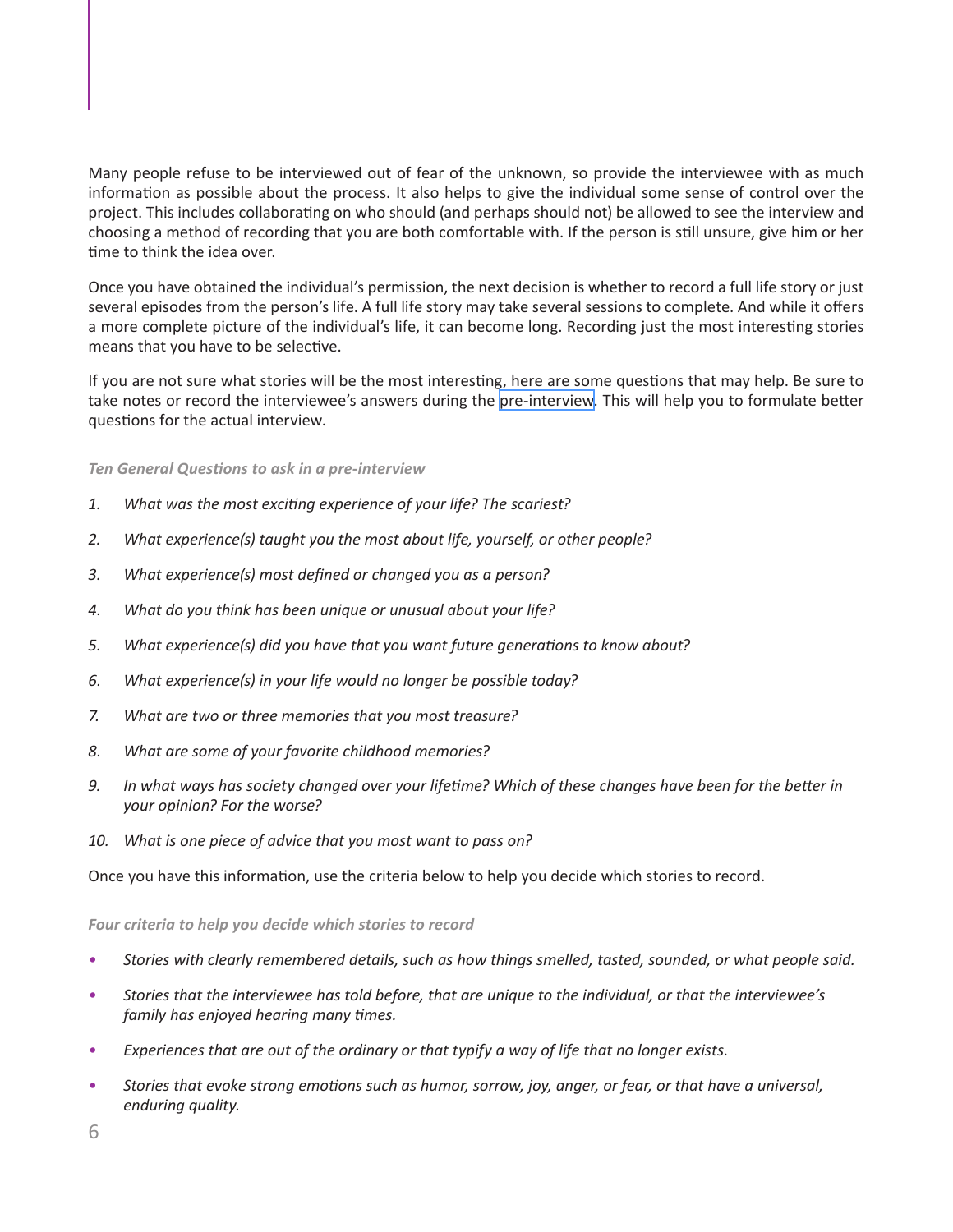#### <span id="page-6-0"></span>**STEP THREE: Questions: The art of the Interviewer**

Knowing how to listen and how to ask questions are the two most important skills of a good interviewer.

#### *1. Arrange questions in chronological order*

If you want to ask about several different stories, each of them should be arranged chronologically, as well. This will help to prevent the person from forgetting details.

#### *2. Avoid complex questions*

Questions that ask for too much information, such as, "Can you tell us about your favorite aunt, why you liked her so much, and how she inspired you?" tend to confuse the interviewee and result in long, unfocused answers. Instead, ask a series of smaller questions, such as "Can you tell me about your favorite aunt?"

#### *3. Ask open-ended questions*

Whenever possible, ask questions that cannot be answered with just one word. Rather than asking, "Do you think society is better or worse today than it was 50 years ago?" ask, "In what ways has society improved over the past 50 years?" Open-ended questions encourage the interviewee to go into greater depth. Some examples of ways to phrase these questions are: "Can you describe…?"; "What was it like when…?"; "What did you do…?"; and "How do you feel about…?"

#### *4. Paraphrase where necessary*

Use paraphrasing to clarify a statement and/or deepen the line of questioning. For example, "So, if I understand you correctly, you liked the old wood stoves better than the electric ones. Why is that?"

*5. Use probing questions*

The following phrases are useful ways to begin a question when you want to encourage the interviewee to elaborate on a topic: "Can you elaborate on that?"; "Why do you say that?"; and "What did you learn from that?"

#### **STEP FOUR: Best practices for conducting an interview**

- 1. Be sure to give the interviewee plenty of advanced notice of the date and time of the interview. Offer a copy  *of the questions or topics ahead of time if the individual is feeling nervous.*
- 2. If the spouse is going to be present, request in advance that he or she sits in another room during the  *interview. This will prevent the temptation for cross-talk between them and diminish extraneous noise.*
- *3. If you are recording audio without video and incorporating memorabilia be sure to have the interviewee describe the photo or object for the listener.*
- 4. Even though your interview may only be intended for family members it is still a good practice to begin the  *recording by stating the name of the person, date, and location of the interview.*
- *5. During the interview, concentrate on what the person is saying rather than mentally rehearsing what you*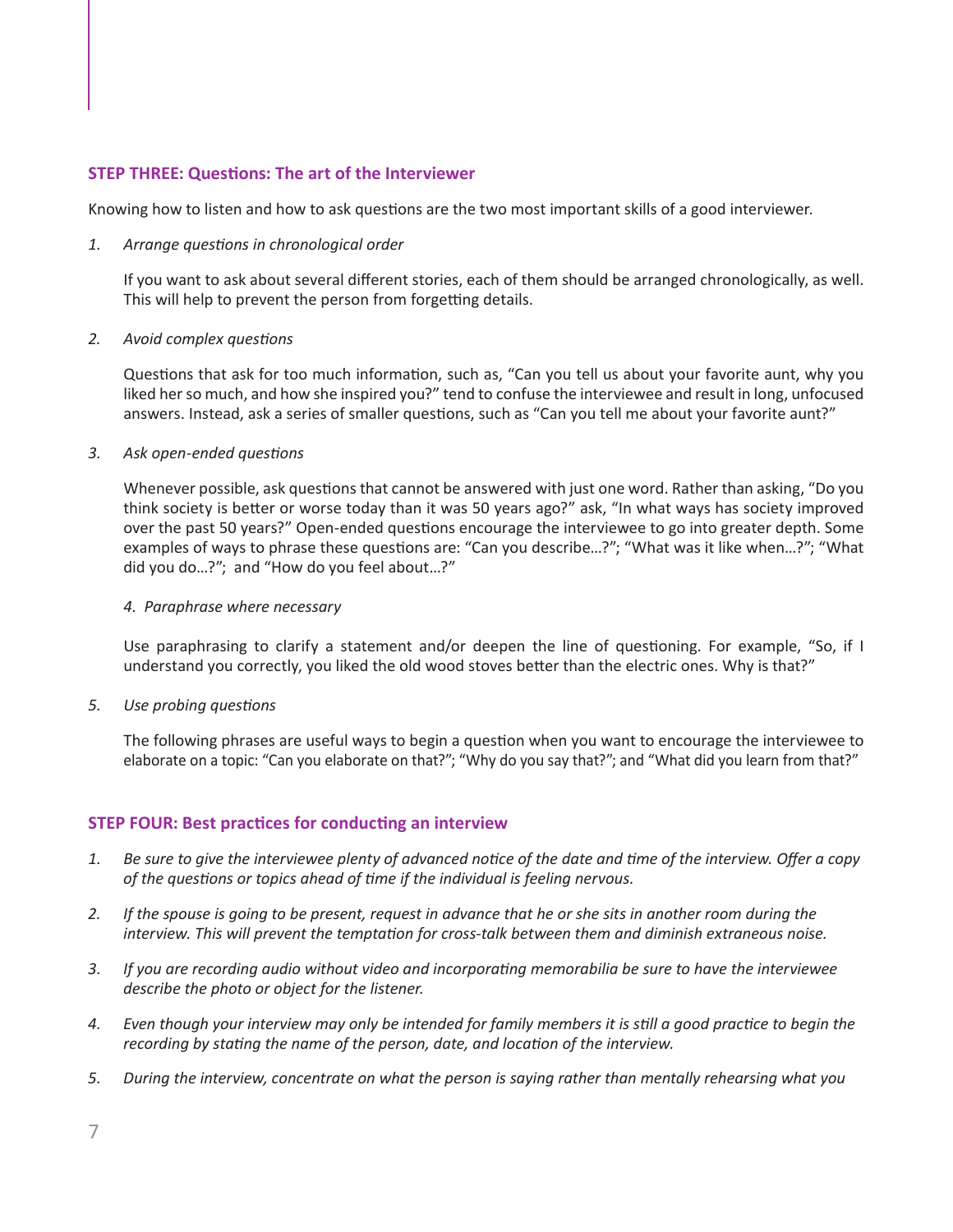<span id="page-7-0"></span>*are going to say next.*

- 6. Do as little talking as possible. Use a smile, nod of your head, eye contact, or a concerned look to let the *individual know you are listening.*
- *7. Maintain a relaxed posture, arms uncrossed, hands unclenched. Do not fidget with pencils, papers, jewelry, or shuffle your feet.*
- 8. Be prepared for powerful emotions. Old stories often bring up unexpected tears or anger. Do not stop the interview unless asked to do so. Allow the interviewee to tell the story, emotions and all. Be sympathetic, *but remain silent.*
- 9. Be sure to schedule debriefing time after the interview. You both need time to share how you felt about the  *experience, discuss your reactions and decide if anything else needs to be added.*

#### **STEP FIVE: Producing, preserving and presenting the interview**

Editing an interview is an art in itself. It may be useful to have more than one family member help to decide what to keep and what to omit from the edited version. In addition to the edited version, you should also preserve the full, unedited interview for future generations.

All types of media can become corrupted over time. So it is best to save in more than one form, such as on a USB key, a CD, an external hard drive, as well as on your computer.

Respect the privacy of the person you have interviewed. Allow the interviewee to see/hear the final product before distributing it to other family members.

If possible, and if desired, recognize the individual's contribution by having some kind of celebration to honour the person and the memoir you have created for future generations.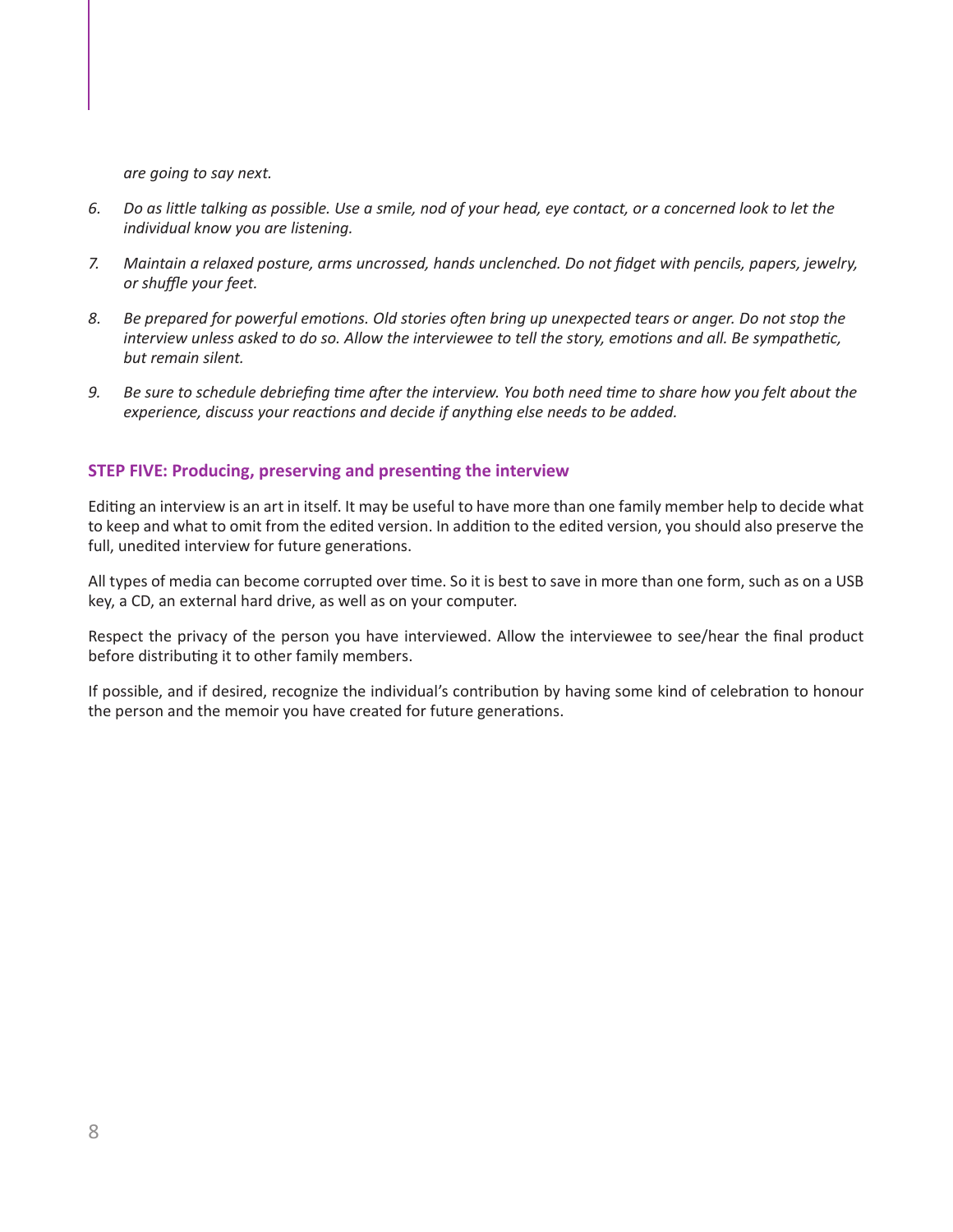#### <span id="page-8-0"></span>**STEP ONE: Who, what, where**

Sometimes an interest in oral history is sparked through meeting or hearing about a remarkable person in our community. Other times it grows out of a curiosity about some aspect of local culture or history.

Having arrived at this page, you have probably already decided that the story you want to record has significance for a larger audience and/or is likely to shed light on an event that would be of interest to future historians.

Before proceeding, it is crucial to decide where your interview will be accessible or archived. This first decision will affect many other choices throughout the process including the length of the interview, choice of interviewee, method of recording, type of consent form, and final edited form.

There are many different groups–tourism groups, local museums, and cultural or ethnic centres, for example–that are interested in archival-quality oral history interviews, particularly if the interviews focus on local culture.

In order to produce something that will be used, rather than simply stored, it is essential to consult with the targeted organization, before beginning your project to determine what type and length of recording is preferred. Many organizations also have websites and are looking for audio podcasts or short videos to include on their sites. Whether or not you find such an organization, it is crucial that you prepare a consent form that will give you the option of showing portions of the interview on the internet.

Once you have decided by whom, where, and in what form your interview will be made public, you may be able to use one of the organization's standard consent forms, or you can adapt a consent form using one of the templates provided in [Appendix A](#page-14-0). The consent form should be brought to the [Pre-interview.](#page-4-0)

Now you can begin looking for the best interviewee for your project. If there's more than one potential subject available you might want to consider recording two or three people in order to present more information and different viewpoints. Although you may already have someone in mind, it is still worth looking over the list of qualities below. The more of these characteristics a subject has, the better the interview will be.

*Qualities of a good oral history interviewee*

- *• has an engaging, extroverted personality*
- *• has clear, detailed memories, especially of the things you want to record*
- *• has personal memories, not just second-hand information from books or other people*
- *• remembers the emotional subtext of the story and can communicate it*
- *• has a strong, clear voice and can be easily understood*
- *• has good pacing while speaking, (e.g., not too slow, not too quick)*
- *• enjoys telling stories and wants to share his or her experiences with others*
- *• has additional memorabilia (e.g., photographs, medals, artifacts, etc.)*

9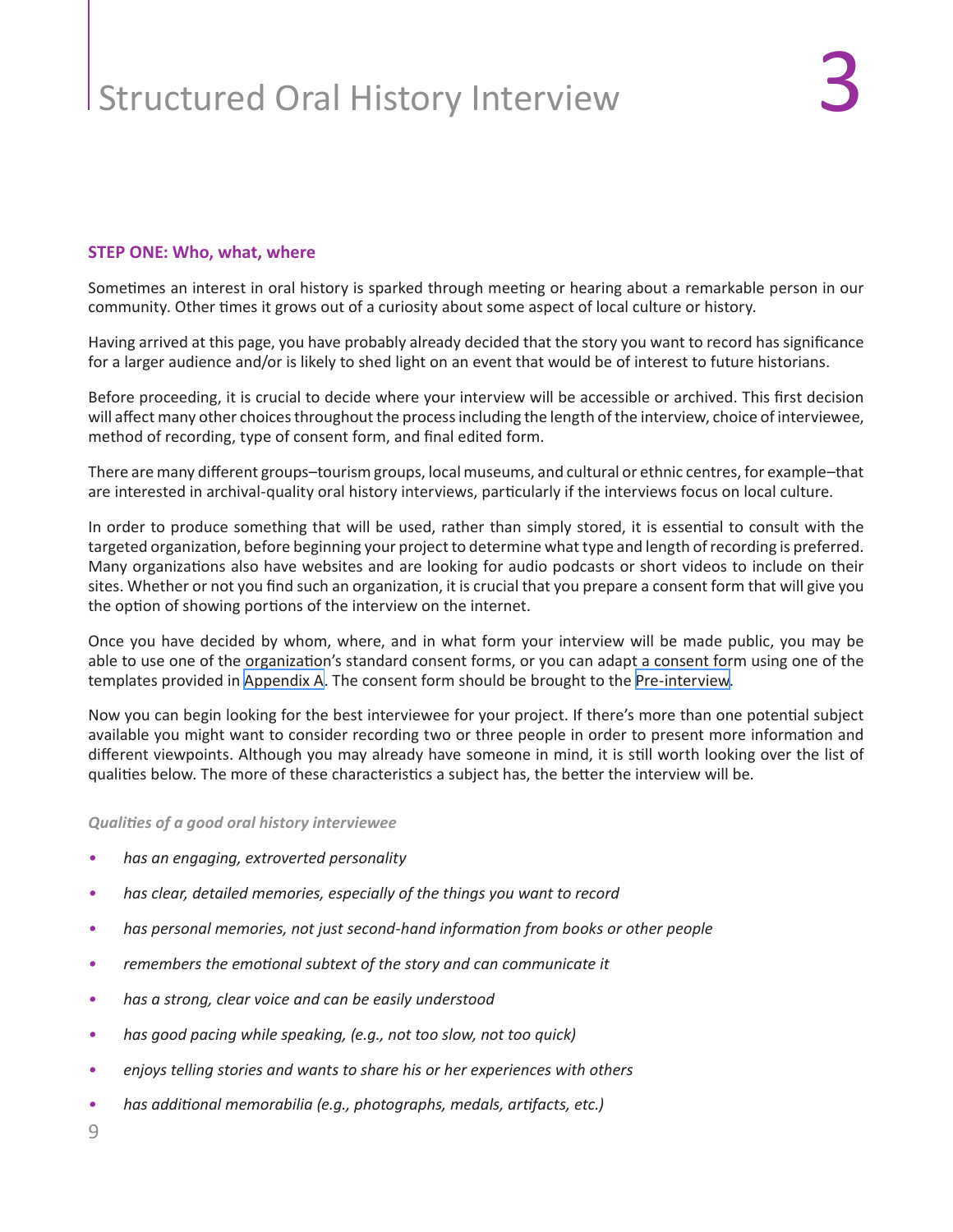#### <span id="page-9-0"></span>**STEP TWO: The pre-interview**

The pre-interview is another essential component of the process. Unlike with a personal memoir, where you usually know the interviewee, the pre-interview is often the first meeting with an individual and is an excellent way to get beyond your superficial knowledge of the interviewee. Before you ask people to share some of their personal lives with you, they need to be able to trust you and agree with the goals of your project. One of the purposes of a pre-interview, therefore, is to permit both of you to get to know each other. The pre-interview usually takes from 30 minutes to an hour. Its importance cannot be overstated, and eliminating it would be the equivalent of buying a car without having taken it for test drive.

#### *The pre-interview checklist*

- *• Begin by introducing yourself, your project, and why you want to interview the individual.*
- Explain how the interview will be recorded, who else, if anyone, will be present during the interview, and  *approximately how long the interview will take. The more details you provide, the greater the sense of transparency and trust you will create. (*[\\*See Equipment and Setting](#page-11-0) *in the Structured Oral History Interview section of this guide),*
- Most interviews take about 45 minutes. This allows both interviewer and interviewee to warm up, go into  *depth on a few significant stories, maintain concentration, and avoid fatigue.*
- *• Explain who will have access to the interview and where will it be accessed and/or archived.*
- Since the interview will be made public, the individual must sign a consent form. Have the form with you and be ready to explain it. Make a second copy to leave behind. This will enable the individual to take time *to look it over and to confer with a family member or friend.*
- *• Exchange contact information in case the interviewee thinks of questions after you leave. This will also enable you to send the individual information before of the actual interview.*
- Have some prepared questions ready to ask at the pre-interview. If you already know the subject you are interested in exploring, it is better to confine your questions to that topic. If you are not sure, you can use *the* [Ten General Questions to ask in a pre-intervie](#page-5-0)w *in the* [Memoirs](#page-3-0) *section of this guide.*
- Take notes or bring an audio recorder so that afterwards you can decide the specific things you want to *focus on in the actual interview.*
- Pay attention to the interviewee's voice, speech, pacing and details of the stories as the individual responds  *to your questions. Keep in mind the* [Qualities of a good oral history interviewe](#page-8-0)e *to help you decide if this is the best person to interview.*
- Find out if the interviewee has any photos or other memorabilia that can help to illustrate his or her stories,  *and ask for permission to use the memorabilia during the interview. Check the condition of these items* and take a few photos. Later on, you can decide where and how to incorporate the memorabilia into the *interview.*
- *• Look over the house to see which room is the most appropriate for conducting the interview. (*[\\*See Equipment and Setting](#page-11-0) *in the* Structured Oral History Interview *section of this guide)*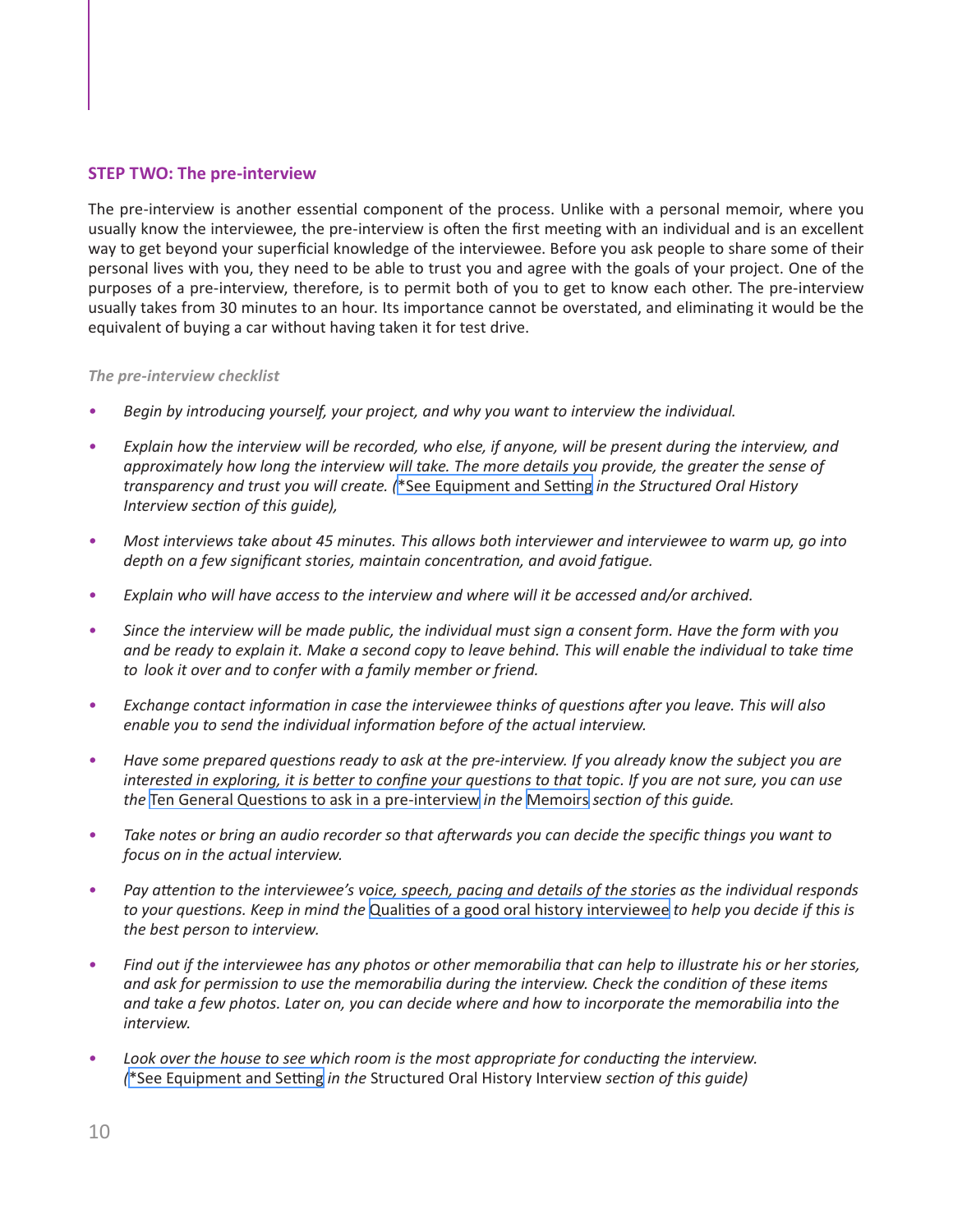<span id="page-10-0"></span>• Ask if the interviewee would like to have a copy of the questions or general topics in advance. It helps *decrease nervousness in some interviewees.* 

#### **STEP THREE: Questions: The Art of the Interviewer**

As an interviewer, your greatest tools are your ability to listen and to ask questions that keep the interviewee focused, talking, and moving into ever richer veins of memory. It is a skill that almost everyone can acquire, but it requires practice.

#### *GENERAL ADVICE*

#### *1. Create subject headings*

Using your notes from the pre-interview, decide which experiences or stories are the most relevant, interesting and powerful. These will become your subject headings when you begin making your questions.

#### *2. Organize your questions in chronological order*

Arrange all questions in chronological order even within your subject headings. Using a time line helps a person access the memories and makes it easier to edit your interview into a narrative. It also helps prevent the interviewee from wandering off topic, becoming confused or forgetting parts of the story.

#### *3. Do your homework*

Research the topics you intend to ask about before writing your questions. This will help you to write meaningful questions and will provide you with the background knowledge to ask appropriate spontaneous questions.

#### *4. Avoid complex questions*

Questions that ask for too much information can be confusing. For example, rather than asking, "Can you tell us about your experiences in the Korean War and how these experiences changed you as a person?" it would be better to ask, "What specific tasks were you assigned to do as a medic in the Korean War?" Posing a series of smaller questions helps the interviewee to stay focused, and enables you to decide whether to pursue a line of questions or to move on, depending on what the person answers.

#### *5. Practice makes perfect, or at least better*

Practice your interview skills on friends or family members. Learning to listen and to ask open-ended and probing questions is a skill that can improve with practice.

#### *Three Main Types of Interview Questions*

#### *1. Open-ended Questions*

These are questions that cannot be answered with one or two words. These questions require longer, more elaborate answers and permit the interviewee a wide range of responses. For example, rather than asking,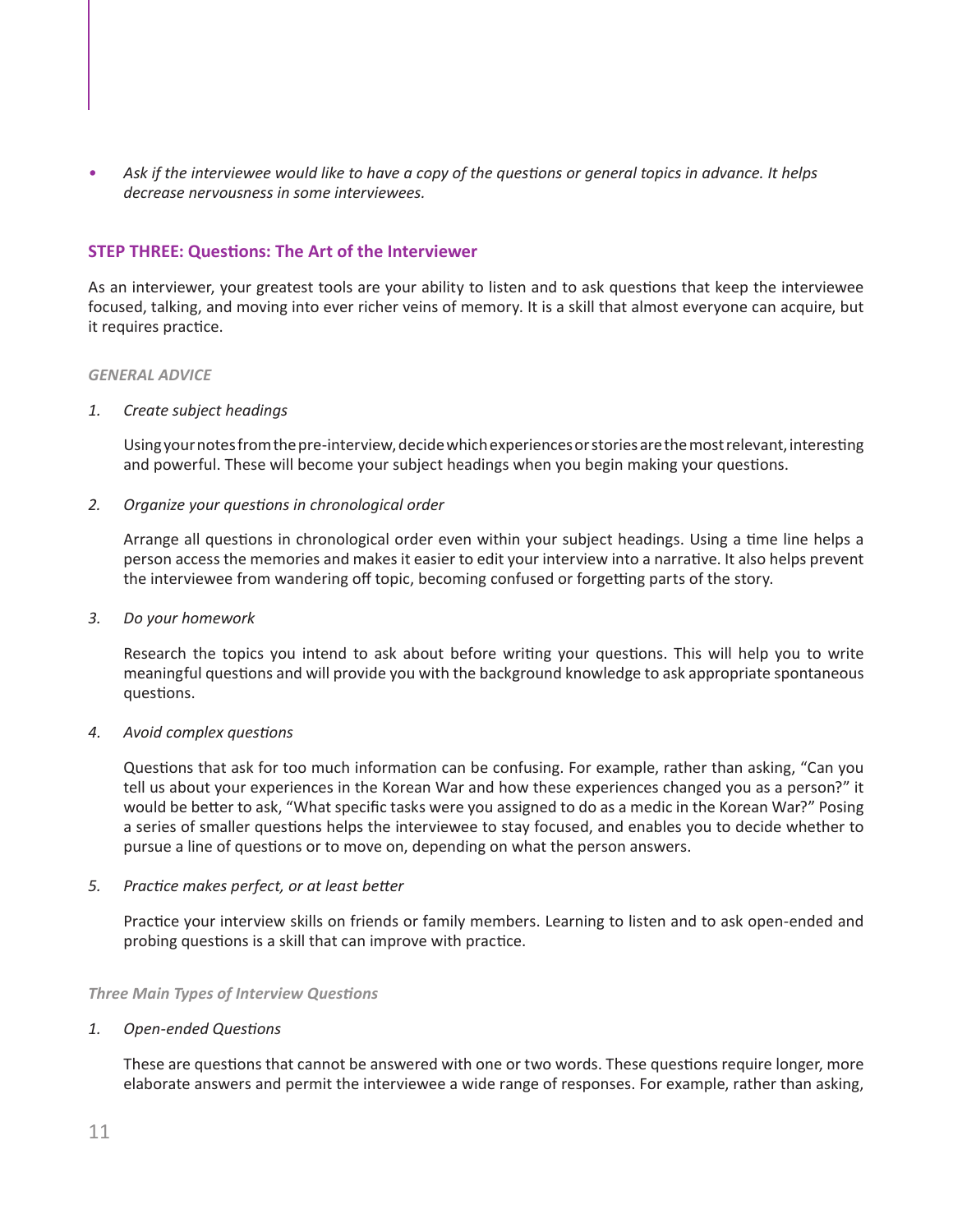<span id="page-11-0"></span>"Do you think society has changed for the better or worse in the past 25 years?" it would be better to ask, "In what ways has society changed in the past 25 years?"

Some ways to phrase open-ended questions include: "Can you describe…?"; "What was it like when…?"; "Tell me more about…"; and "What did you do when….? "

For variety, you can occasionally ask a closed-ended question (which requires only a one-word answer). For example, "Did you like the village better before or after amalgamation?" However, this type of question should immediately be followed with "Why?" to elicit details.

#### *2. Probing Questions*

This type of question helps to deepen the conversation. Use it whenever you want to know more about an idea, experience, or emotional reaction. For example, "So, you say that it was more difficult fishing with the old-style nets. Can you explain why?"

Probing questions arise spontaneously out of what the interviewee has just said, so the key is to use active listening. This means concentrating on what the person is saying, rather than rehearsing what you are going to say next.

Pay attention to facial expressions, body language and tone of voice to sense whether to probe deeper or move on to another topic.

Do not get too attached to your script of pre-prepared questions. Relax, listen, and allow your questions to arise naturally.

Some ways of asking a probing question are: "Can you elaborate on that…?"; "Why do you say that…?"; "How did you come to that conclusion…?"; and "What did you learn from that…?"

#### *3. Paraphrasing Questions*

These are used primarily to clarify a previous comment or to have the interviewee define a technical term whose meaning has changed over time.

For example, if the interviewee describes how a task was performed in the past, you can check to see if you have understood the description by asking, "So, are you saying…" You may then summarize what you heard and ask if it is correct. You can also use a paraphrase style question to introduce another question.

#### **STEP FOUR: Equipment and Setting**

- *1. Use the best equipment possible to record an archival-quality* [structured oral history interview](#page-8-0)*. The microphone is especially crucial as the voice is far more important than the interviewee's looks.*
- *2. All equipment should be digital to facilitate downloading, editing, preserving and copying.*
- 3. If you are working alone, set up your recording equipment in such a way that you do not have to adjust or *think about it at all during the interview.*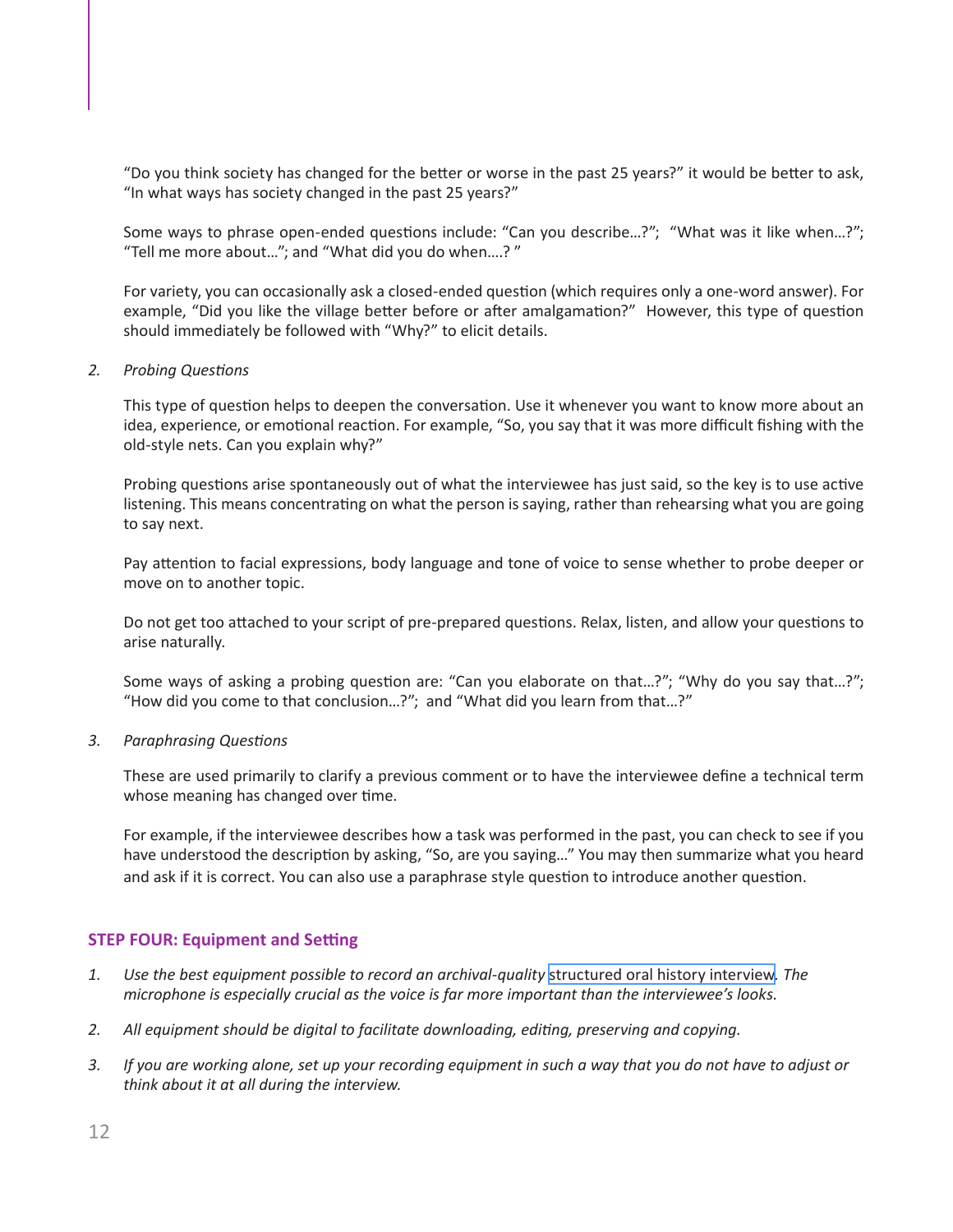- <span id="page-12-0"></span>*4. Bring a digital camera to photograph memorabilia. If possible, borrow the interviewee's old photos to scan at home. Scanning will produce a higher resolution image.*
- 5. If someone else will be operating the equipment, make sure that this person is as unobtrusive as possible.
- 6. For a video recording, sit a little in front and to the side of the camera so that the interviewee will focus on you, rather than on the camera, and so that the audience will see the interviewee's full face rather than a *side view.*
- 7. For an audio recording, face the interviewee and sit as close as is comfortable in order to have both voices *at the same volume.*
- 8. The best location for the interview is usually the interviewee's own home. It is the place where the person is *most comfortable and where the chosen items of memorabilia are easily accessible.*
- 9. The choice of rooms is crucial. Select a room with natural lighting and a wall that is not cluttered with  *distracting background pictures. Avoid seating the interviewee in front of a window which will create a* silhouette effect. Choose a room with as little distracting noise as possible. Be aware of traffic, overhead  *fans, refrigerators, computers and any other ambient or intermittent noise. These noises are hard to*  edit out later and often make it difficult to hear the person being interviewed, especially if you do not have *a professional quality microphone.*
- 10. If the spouse is going to be present, request that he or she sits in another room during the interview. This  *will prevent the temptation for cross-talk between the couple and diminish extraneous noise.*
- 11. Pay attention to seating. Avoid chairs that squeak and, if possible, seat the interviewee at a table in a *standard chair with the memorabilia nearby.*
- 12. Minimize all unexpected noise. If possible, turn off the ringer on the telephone. Turn cell phones off, since  *even the noise from the vibration setting can be heard on a recording.*
- 13. If it is not possible to use the interviewee's home, find an easily accessible, nearby location with a room that  *has as many of the above-mentioned features as possible.*

#### **STEP FIVE: Best Practices during the Interview**

- 1. Do a sound and lighting check before beginning, and ask if the interviewee would prefer to be addressed  *during the interview by his or her first name or by by Mr., Mrs. or Ms.*
- 2. If you are recording a video, centre the person on the screen with only the upper torso (above the elbows) *visible.*
- *3. Begin the interview by identifying the interviewee, interviewer, date and location of the interview. Without this crucial information your interview cannot be properly archived.*
- 4. Have your questions ready, but do not use staples. The less noise you make with your papers the better. Have a few pieces of blank paper and a pen (pencils are noisy) to jot down probing [question](#page-11-0)s.
- 5. Remove any jewelry that could make noise, and avoid fidgeting with rings, pencils, paper, etc. Be aware  *of shuffling feet or fidgeting hands (interviewer and interviewee). If the sounds are repeated, pausing the*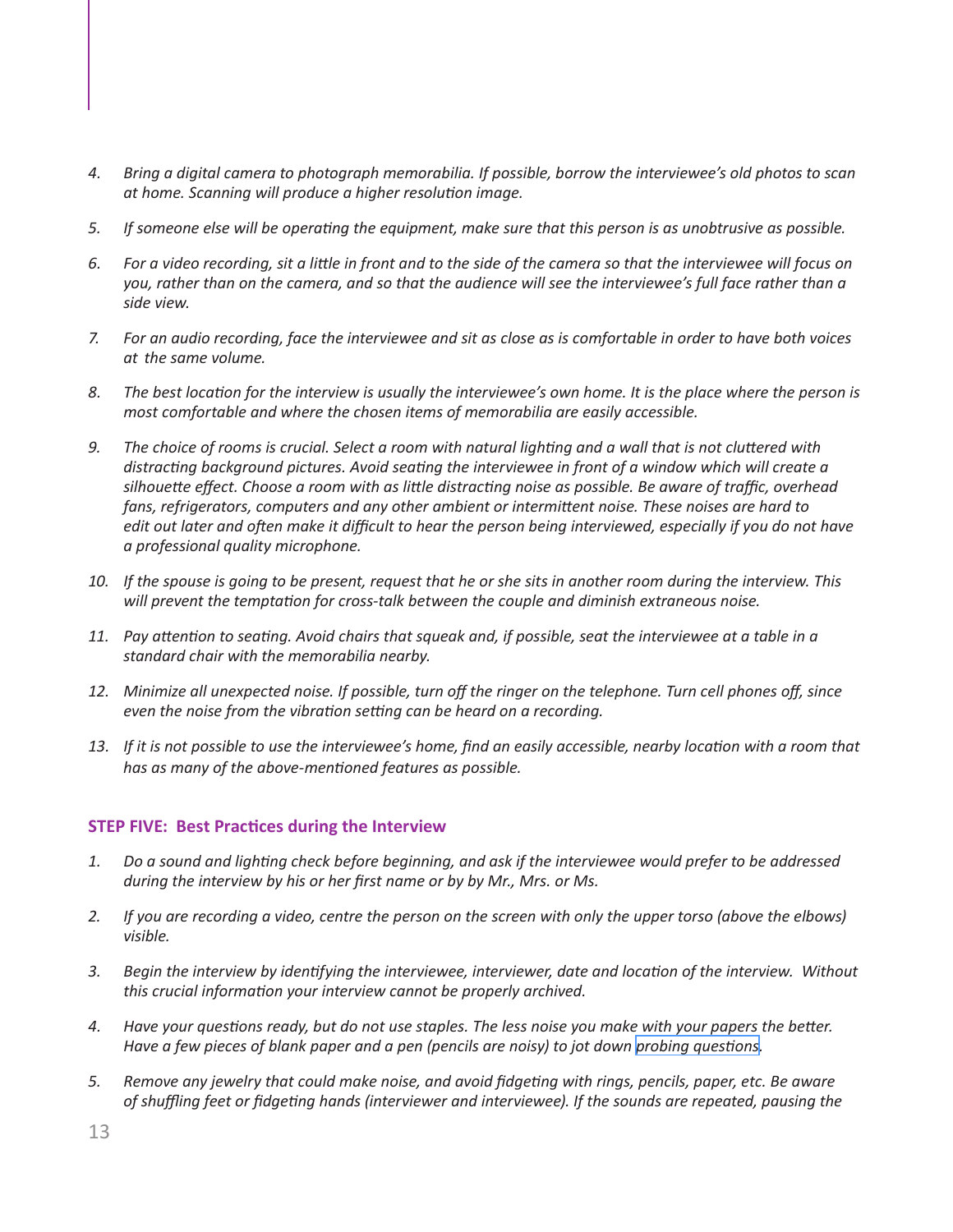<span id="page-13-0"></span>*interview to eliminate them is preferable to trying to eliminate them later.*

- 6. Be aware of your own body language. Keep a relaxed, open posture, with arms uncrossed and hands *unclenched.*
- 7. Speak slowly, enunciate clearly, and adjust your volume so that the interviewee does not have to strain to  *hear your question.*
- 8. Acknowledge that you are listening by using non-verbal communication as much as possible. This includes a  *smile when appropriate, a nod of the head, eye contact, or a concerned look.*
- 9. Be sensitive to silences, pauses, and the flow of emotions in people's voices or body language. Allow the interviewee time to collect his or her feelings or recall a memory, and let him/her know in advance that it is  *always an option not to answer a question.*
- 10. Recalling old memories can stir up strong emotions. If the interviewee starts to cry or to choke up, stay in  *your role as interviewer and avoid words of sympathy. Show your compassion by being attentive, patient and silent. Only stop the interview if the person requests it.*
- 11. Schedule debriefing time after the interview. It is important to help the individual process any thoughts and feelings that may have arisen during the interview. This is also an excellent time to relax together and share  *positive feelings about the experience.*
- 12. The best way to thank an individual for participating in the project is to provide a copy of the unedited  *interview as well as the shorter, edited version that you create.*

#### **STEP SIX: Producing and archiving a structured oral history interview**

Once the interview is completed, you are ready to begin editing what might be several hours of recording time into something as short as just a few minutes.

Editing is an art in itself. If you have the knowledge and software you can do it alone. However, if you do not, it would be best to find someone who is willing to collaborate with you.

If you are producing a podcast, please see the document entitled Design Guide. This an excellent resource on how to create podcasts as well as other design elements. If you are producing a video documentary there are many user-friendly softwares available for both Macs and PCs.

For your own sake, remember that all media can become corrupted over time. It is best, therefore, to save your work in more than one format, such as on a USB key, a CD, an external hard drive, as well as on your computer.

An ethical consideration: Although you technically possess the "proprietary intellectual rights" to the oral history interview you produce, it is worth thinking about your motive for conducting the interview. If your goal is to create something for future historians, then it is better to donate your interview to a museum or similar institution, where it will be available to researchers for years to come. Sadly, many people who have collected old photos or made oral history recordings regard these as their own personal property and are unwilling to share them with others. The tragedy is that many wonderful documents end up getting lost, damaged, or thrown away. The choice of whether to donate or to retain ownership is yours, but it is a decision worth thinking about seriously.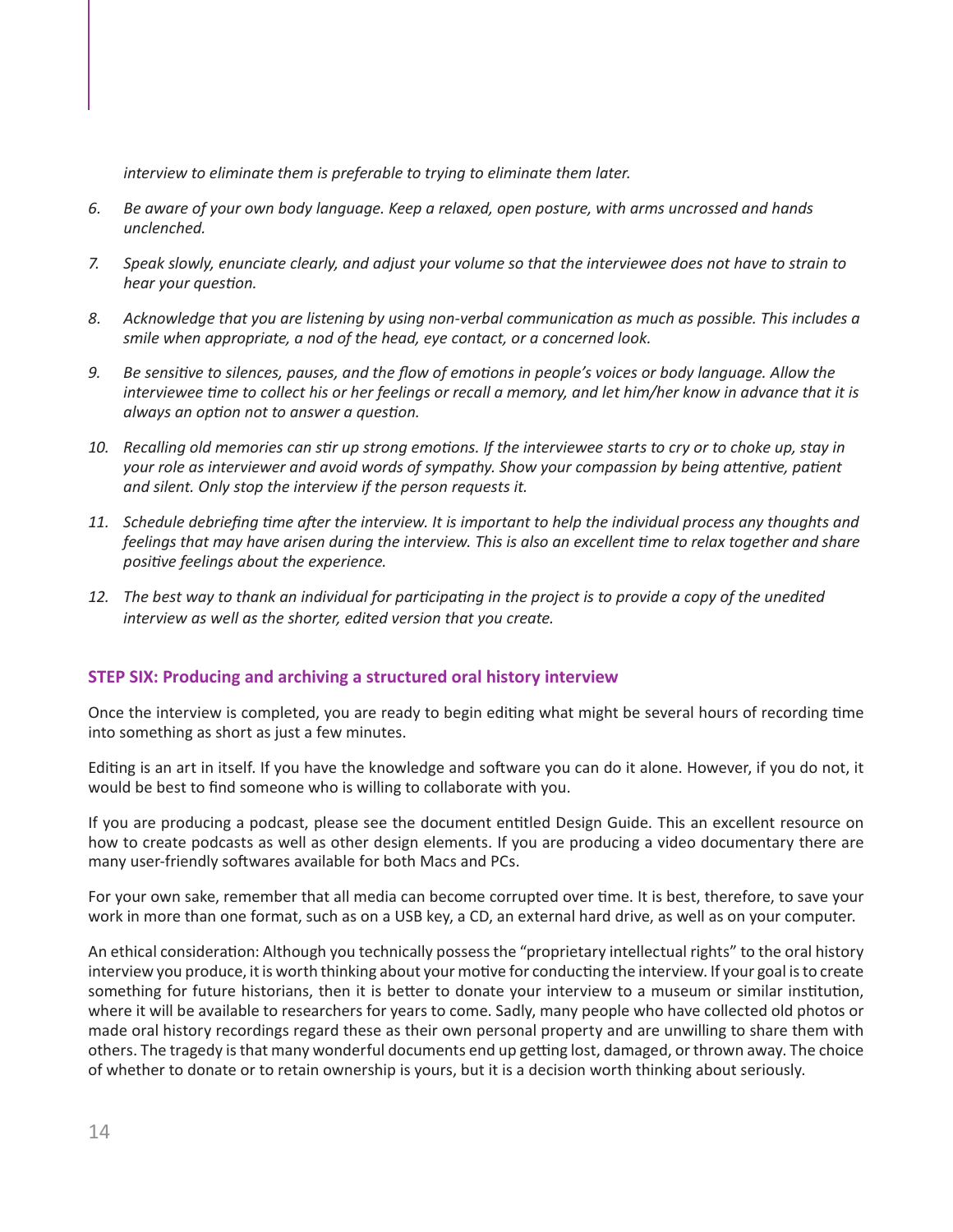#### <span id="page-14-0"></span>**Appendix A: Consent Forms**

#### *CONSENT FORM 1*

This is a sample of a thorough consent form between the interviewer, a museum to whom the interview will be donated, and the interviewee. It may be adapted for use with any institution with whom you have agreed to work, and to whom you are willing to give proprietary rights over your interview.

| Between:<br>Museum                                                                                                                                                                                                                                                                                                                                                                                                                  |  |
|-------------------------------------------------------------------------------------------------------------------------------------------------------------------------------------------------------------------------------------------------------------------------------------------------------------------------------------------------------------------------------------------------------------------------------------|--|
| Address                                                                                                                                                                                                                                                                                                                                                                                                                             |  |
| And: <i>(interviewer's name)</i><br><b>Address</b>                                                                                                                                                                                                                                                                                                                                                                                  |  |
| (interviewee's name)                                                                                                                                                                                                                                                                                                                                                                                                                |  |
| (your name) may record an interview with me on audio, videotape,<br>or other digital media.                                                                                                                                                                                                                                                                                                                                         |  |
| also agree that the <b>the set of the set of the set of the set of the set of the set of the set of the set of the set of the set of the set of the set of the set of the set of the set of the set of the set of the set of the</b><br>ownership of the recording and any transcription of it for the Museum's internal records and catalogues,<br>research by staff, and other internal activities such as education programming. |  |
| or produce the work or any substantial part thereof in any material form whatsoever, to perform the<br>work or any substantial part thereof in public, or, if the work is unpublished, to publish the work or any<br>substantial part thereof. This includes any translation, adaptation, performance, communication,<br>broadcast, exhibition, recording, or conversation to any other form or medium whatsoever.                  |  |
| the recording for public transmission in written or electronic media or digital format on the Museum's<br>website. This includes translating the recording or transcription or portions of it into both official<br>languages for inclusion in a publication.                                                                                                                                                                       |  |
| Signature and the state of the state of the state of the state of the state of the state of the state of the state of the state of the state of the state of the state of the state of the state of the state of the state of                                                                                                                                                                                                       |  |

### **CONSENT FORM**

Date \_\_\_\_\_\_\_\_\_\_\_\_\_\_\_\_\_\_\_\_\_\_\_\_\_\_\_\_\_\_\_\_\_\_\_\_\_\_\_\_